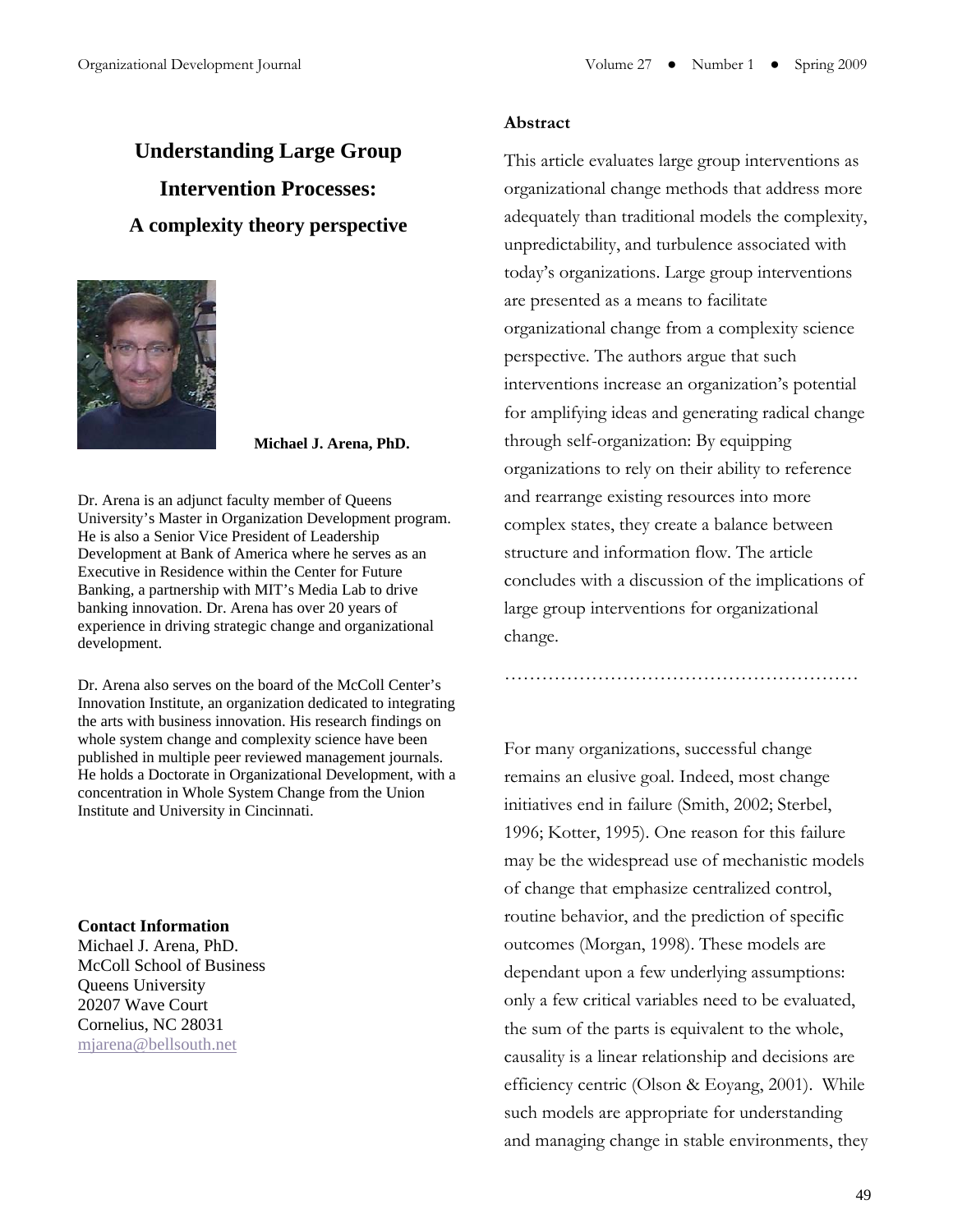are ill-suited to turbulent environments (Holman & Devane, 1999; Burns & Stalker, 1961)—precisely the kinds of environments that have become the norm in organizations (Axelrod & Cohen, 1999, Wheatley, 1992). Recognizing this new reality, some practitioners have turned to complexity science for models of change that address distributed knowledge, creative behavior, and the prediction of unfolding patterns of events.

Over the past 40 years, complexity theory has become an increasingly important tool for explaining a range of phenomena in such sciences as physics (Grebogi, Ott, & Yorke, 1987), chemistry (Prigogine & Stengers, 1984), biology (Kauffman, 1993), and meteorology (Lorenz, 1963). More recently, it has diffused into the social sciences, where it may have even greater relevance (Boisot & Cohen, 2000). In contrast to the dominant theories of organizational change, which rely on traditional assumptions of reductionism, linear causality, and objective observation, complexity theory adopts the emerging assumptions of holism, mutual causality, and perspectival observation (Olson & Eoyang, 2001). Such assumptions allow us to think about organizational change not as episodic, routinized, and equilibrating, but rather as ongoing, creative, and disequilibrating (Brown & Eisenhardt, 1997). But while complexity theory has received growing attention as an emerging direction in organizational change (Garud & Van De Ven, 2002; Levinthal, 1997; McKelvey, 1999), the tools, methods, and processes necessary to facilitate complex organizational change in strategic direction, corporate culture, or organizational design have yet to be adequately identified.

We attempt to fill this gap by showing how large group interventions (LGIs) discussed in the organization development literature (Bryson & Anderson, 2000; Holman & Devane, 1999; Nixon, 1998; Bunker & Alban, 1997) facilitate organizational change from a complexity science perspective (Olson & Eoyang, 2001). An underlying assumption of LGIs is that the expected turbulence of today's environment can be successfully addressed when the appropriate tools and methods are utilized to prepare a group (Holman & Devane, 1999).

Traditional, top-down change models have two major drawbacks: They create resistance, and they require a great deal of time to implement (Bunker & Alban, 1997). LGIs avoid these two pitfalls. Unlike the traditional approaches, LGIs engage the whole system at a single point in time. Because they are based on collaboration, shared information, and system integration, LGI models encourage the simultaneous participation of many individuals across the organization, and thus help to reduce resistance, inspire motivation, and build strategy ownership across the entire system (Sullivan et al., 2002).

LGIs differ from traditional models of change in a number of other important ways that make them ideally suited for dealing with complexity. Sessions can include hundreds of individuals devoted to the change initiative (Bunker & Alban, 1997) and rely upon the shared experiences of participants to make critical decisions (Bryson & Anderson, 2000; Boyett & Boyett, 1999). Moreover, LGI methods are faster than traditional approaches: LGI events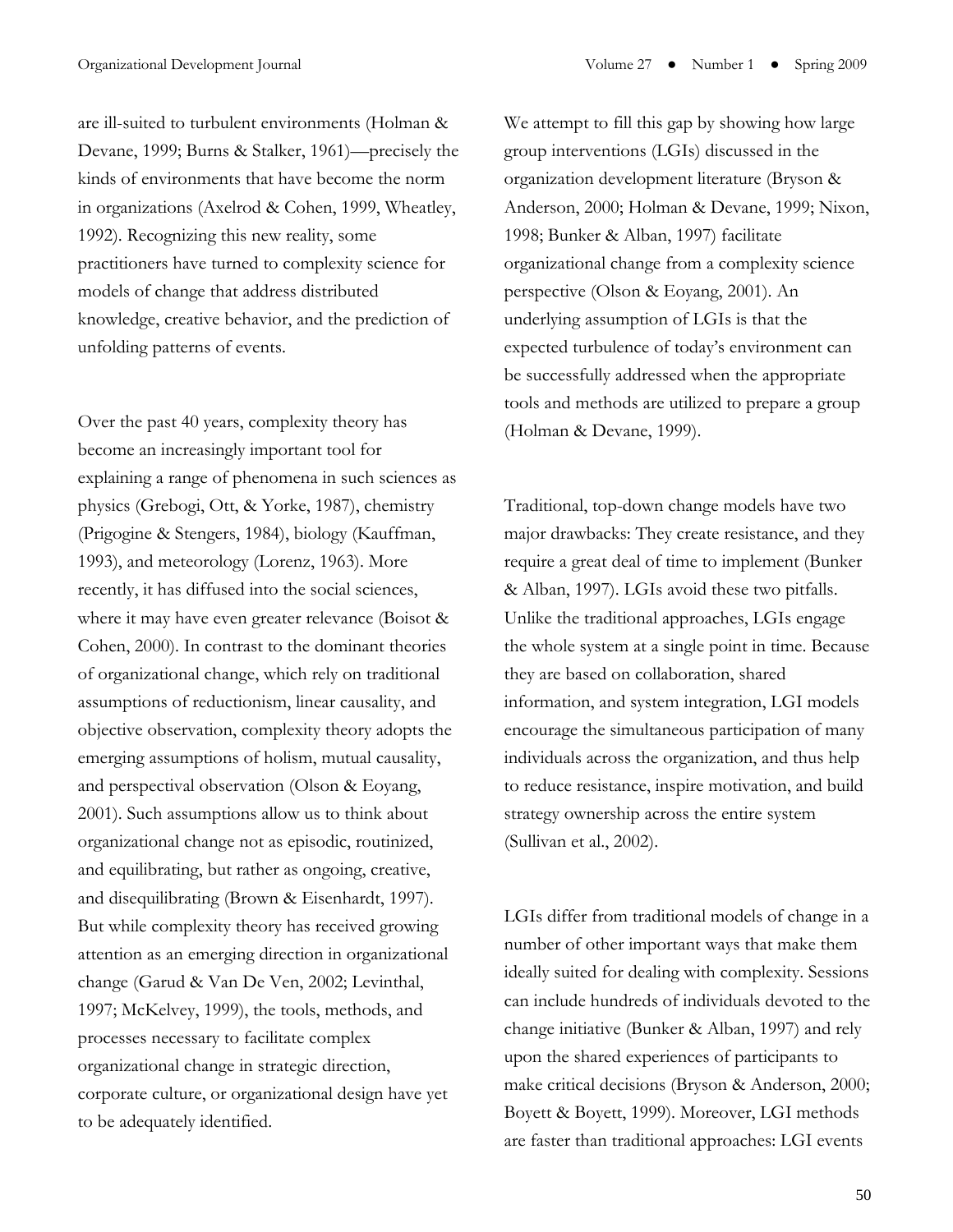usually occur over two to three days, with periodic follow-up events.

LGIs have been in existence for years (Bunker & Alban, 1997; Bryson & Anderson, 2000; Nixon, 1998)**,** Fred Emery and Eric Trist developed the first Search Conference in 1960. It is known as the Barford Conference and was designed to assimilate two newly merged organizations into Bristol Siddeley by creating a unified strategy, mission and set of values (Bunker & Alban, 1997; Nixon, 1998)**.** These early experiences inspired the development of both Future Search and Whole Scale Change in the 1980's (Weisbord, 1987; Jacobs, 1994; Nixon, 1998) and have been leverage in such organizations as Ford, Boeing, and IKEA (Manning & Binzagr, 2001; Weisbord & Janoff, 2005)**.** It was the book, Large Group Interventions (Bunker and Alban, 1997) that propelled these methods into the mainstream of organizational development. Bunker and Alban (1997) examined 12 different LGIs, each designed to engage individuals across a whole system to identify the need for change, analyze the current situation, generate solutions, and develop an implementation or action plan. Since the publication of Bunker and Alban's book additional models and variations of LGI have been invented (Bryson & Anderson, 2000). This review focuses on only four of the original twelve models discussed by Bunker & Alban: Future Search, Search Conference, Whole Scale Change and Open Space for three primary reasons. Each of these methods has a broad range of utility spanning a wide array of applications; such as organizational planning, process improvement and organizational design (Dannemiller et al., 2000; Emery & Purser, 1996; Weisbord, 1987), each have

been in existence for at least two decades **(**Bunker & Alban, 1997; Nixon, 1998), and each are well documented in the literature stream (Bunker & Alban, 1997; Bryson & Anderson, 2000; Nixon, 1998)**.** 

The Search Conference is a participative planning method that enables a system to identify, plan and implement a desired future (Bunker & Alban, 1997). The Search Conference is based on a simple theory of participative democracy and includes six basic phases. They include: an environmental scan, analysis of history, current system analysis, most desirable system, action plan and implementation. The Search Conference is a shared learning experience, where all perceptions are valid and all participants are equal, regardless of their hierarchical position. Its primary objective is to find common ground to serious commitment to achieving a more desirable future for the system (Emery & Purser, 1996).

The Future Search model brings the whole system together and attempts to create new channels of information so that the various parts of the organization can draw upon the same information in the co-creation of a desired future (Weisbord, 1992). Its primary purpose is to create a desired future and the first steps necessary toward achieving such a future. Every Future Search includes the following phases: a historical review, current trends, current realities, an ideal future, a common future and taking action. A primary strength of Future Search is the method's ability to find a common ground that acts as a foundation towards creating a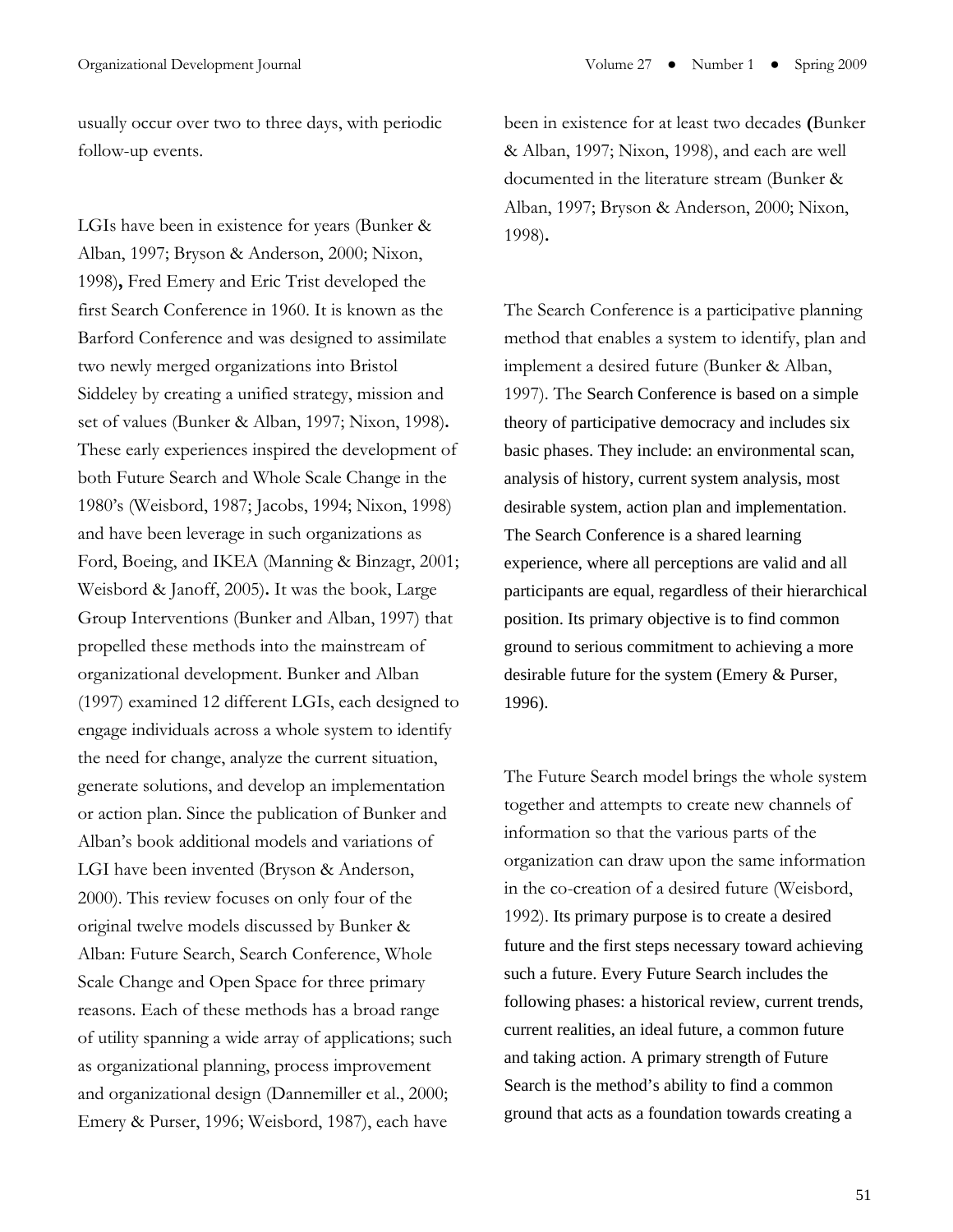desired future. It simply unifies the whole system towards a shared vision.

Whole Scale Change methodology is used in a variety of applications such as strategic planning, work design, and culture change in which the whole system engages in the change process at a specific point in time (Jacobs, 1994). The primary intent is to create "critical moments" across the entire system and develop a "onebrain, one-heart" organization (Dannemiller et al., 2000).

The Open Space model is based on the belief that human beings have the capacity to get things done and create their own future, absent predetermined agendas, structures, and responsibilities (Owen, 1997). Open Space is the most flexible and least structured of all the models evaluated in this review. Open Space principles and framework are quite simplistic. There is one rule and four principles. The only rule is the "law of two feet." Open Space principals include "whoever comes is the right people", "whatever happens is the only thing that could have", "whenever it starts is the right time, when it's over it's over" (Owen, 1997). After providing a brief overview of the principles, the facilitator asks participants to identify some issues that relate to the theme. Participants spend the rest of the session discussing and managing these issues. At the conclusion of the day or session, participants report back to the whole group and then discuss next steps.

The purpose of this article is to demonstrate an understanding of the dynamics of the four LGI models described above, and how they break away from the mechanistic perspective of organizational change by drawing upon some core concepts of complexity. As Hamel reminds us, "There can be no innovation in the creation of strategy without a change in perspective" (1996, p. 80). With the increased attention to complexity theory as a promising approach in organizational change (Levinthal, 1997; McKelvey, 1999), such a change in perspective may be emerging. To be useful, however, this change in perspective must be accompanied by appropriate tools, methods, and processes. LGIs offer one practical model for facilitating such change. We argue that LGIs can enhance an organization's potential for emergent, radical change by moving beyond traditional models of change to embrace the complexity, unpredictability, and turbulence that characterize today's organizations.

# **Emergent Self-organization as a basis for Organizational Change**

The power of complexity theory to explain and predict organizational change hinges on the key concept of emergence. The term *emergent selforganization* identifies the process by which individual components of a complex system interact locally to produce spontaneous order at the global level (Stacey, 1996). Because such order is neither intended by the lower-level agents that create it (Stacey, 1996) nor imposed from above by a central authority (Axelrod & Cohen, 1999), self-organizing systems are inherently difficult to manage. Indeed, attempts to control the emergence of self-organizing systems usually prove counterproductive (Hayek, 1988). The focus of complexity theory thus shifts away from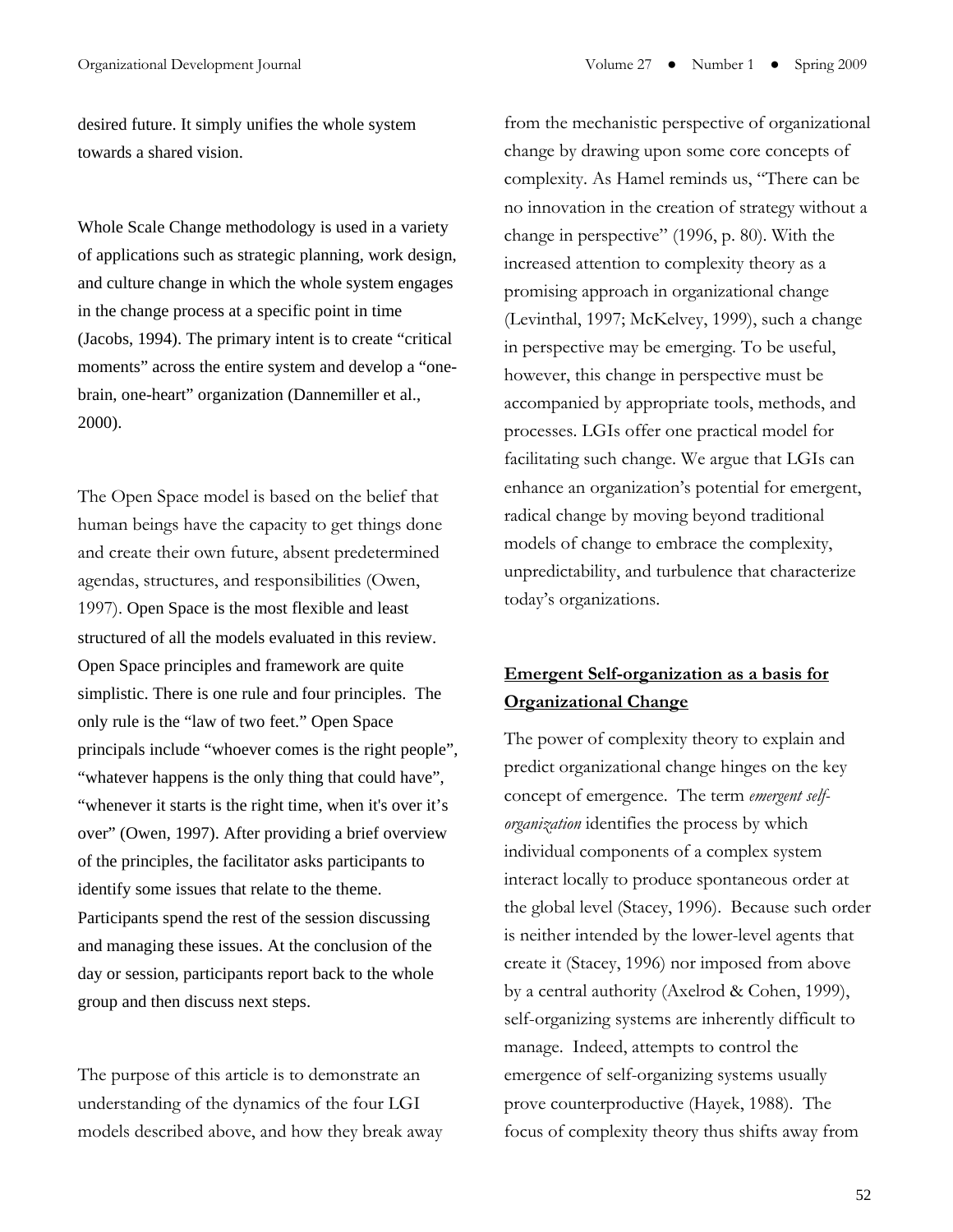traditional, top-down approaches to planning and managing change initiatives and toward facilitating emergence from the bottom up. Managers who wish to harness the power of complex organizations must therefore eschew direct intervention and instead pursue innovative strategies for fostering the kinds of lower-level interactions (see Figure 1) that generate emergent self-organization (Olson & Eoyang, 2001). LGIs, with their emphasis on promoting communication across organizational barriers, provide one such strategy.



#### **Figure 1. Emergence**

**Proposition 1: LGIs catalyze emergent selforganization by facilitating interaction among individuals from across the system.** 

## **Findings for Proposition 1:**

LGIs break down the self-imposed boundaries of daily organizational life so that previously isolated elements within the system can interact (Arena, 2003). As barriers are removed, the resulting environment promotes individuals, workgroups, and divisions to openly converse. They are encouraged to listen to one another, even when they don't agree (Weisbord, 1987). Such dynamics limit the effect of

communications being filtered through the hierarchy. Thus, LGIs act as catalysts to facilitate interaction, and therefore self-organization (Bryson & Anderson, 2000; Weber, 2005). It is important to note that the term facilitate means to make easier, not infinite. LGIs facilitate interactions, while also providing enough structure that the information generated from these interactions does not result in complete chaos or confusion. LGIs use formal exercises that both encourage and limit the number of interactions, maintaining an appropriate balance between equilibrium and absolute chaos (Kauffman, 1993).

In Future Search a "Prouds" and "Sorries" session is used to provide stakeholder feedback around the conference theme (Weisbord, 1987) as conference participants are asked to consider their present state and outline the issues that they are proud of and sorry about. As Weisbord states, "it enables people to own up and to move on" (1992, pp.41). During a Future Search conference with IKEA employees were challenged to rethink the company's product development cycle and supply chain (Weisbord & Janoff, 2005). The company had realigned itself into 11 business areas a few years ago that resulted in an unintended consequence of producing "silo" entities. The Future Search initiative was chartered to restore an open climate of innovation and risk taking. Employees were asked to share what they were proudest and sorriest about in regards to their own approach to the product p[i](#page-16-0)peline<sup>i</sup>. As a result, various groups owned up to their own shortcomings of internal completion (Weisbord & Janoff, 2005).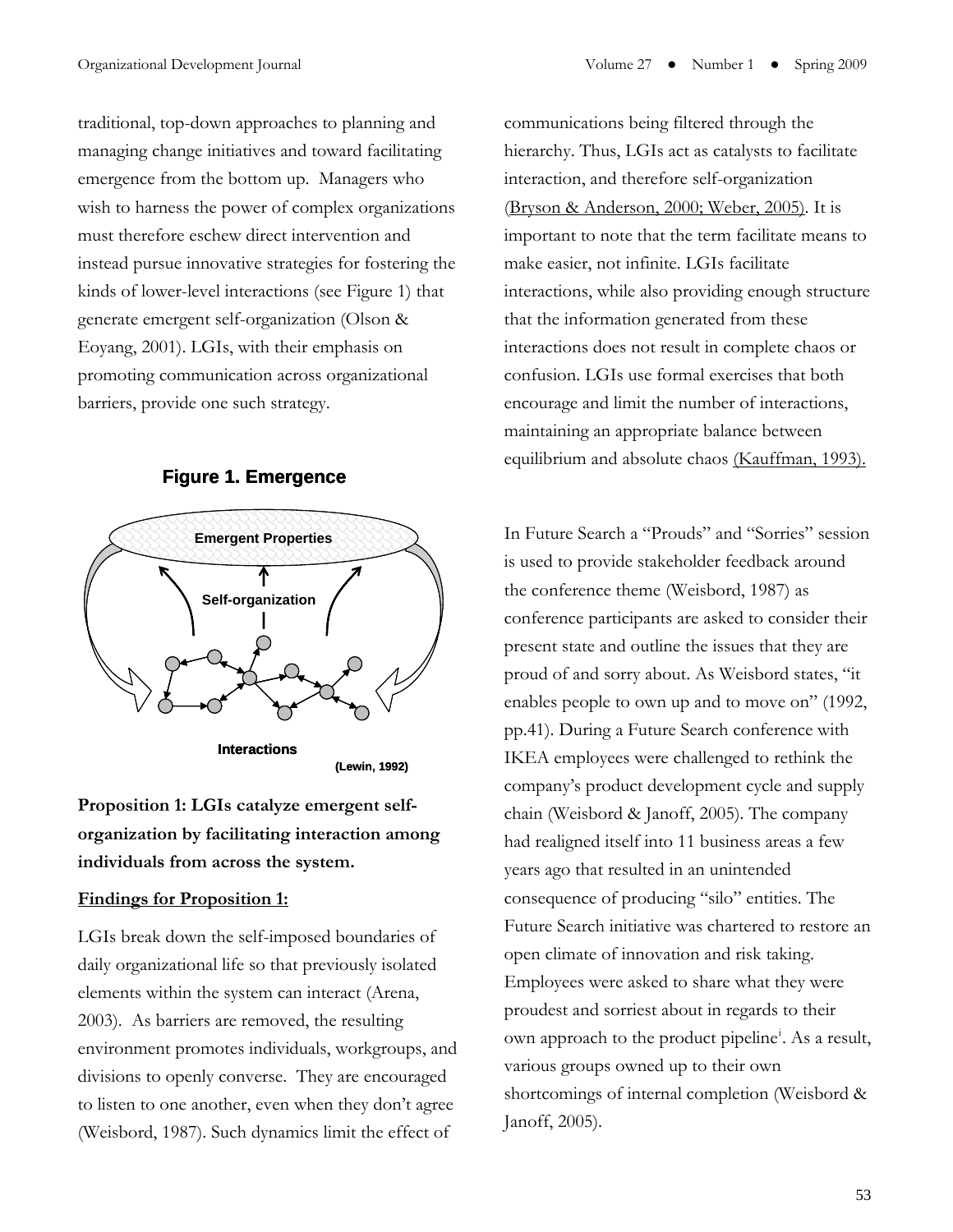Whole Scale Change uses a different exercise, "Mads, Sads, and Glads," (Dannemiller et al., 2000), to generate information on key themes of relevance. For example, a major newspaper company leverage Whole Scale Change to create an organizational strategy in response to a shifting business climate, had participants brainstorm the "Mads, Sads, and Glads around such categories as teamwork, communication, decision making, customer service, rewards / recognition, technology resources, work environment and training (Arena, 2004).

Open Space encourages individuals to participate in small group conversations devoted to topics that are selected during the initiating phase of the event by participants. Each of these exercises encourages the interactions necessary to explore new possibilities across the system. Such explorations often spark critical moments of discovery and heightened awareness (Sullivan et al., 2002). This discovery has the potential to trigger a different kind of organizational change: an emergent change, a change that is unpredictable yet enhances the organization's ability to grow. As a result of the Future Search Conference at IKEA, interesting product innovations emerged. For example, the idea of selling three sets of slipcovers with each sofa so that customers could change them seasonally (Weisbord & Janoff, 2005), while such an innovation couldn't have been predicted, they also wouldn't have occurred absent the interactions generated during the conference.

# **Qualities of Self-organization within Large Group Interventions**

A system draws on three primary processes during self-organization (Lichtenstein, 2000). The first is self referencing, in which the system draws upon its own intrinsic elements for survival or growth. Referencing system history and experiences emphasizes principles, values, core competencies, existing capabilities and other accumulated learning. Systems leverage historical events and capitalize on both failures and successes (Chiles & Meyer, 2001). Rather than seeking solutions externally, the system turns inward and invents its own models of understanding. Since the system's history is irreversible, self-referenced changes enhance the likelihood of success, for the system is equipped to draw on existing resources, while changes imposed without reference to learned experiences create a much greater burden on the system. Dynamic systems initiate change for their own self-interest. There is no need to foist change upon the system; the necessary change will evolve from within the system as it struggles to maintain its identity (Wheatley, 1992).

 Another crucial process for self-organization is the increased capacity for generating something new from that which already exists (Lichtenstein, 2000). The rearrangement of existing resources and assets that results during intensified interactions generates emergent properties. This occurs as system members find new ways to use both tangible and intangible assets and capitalize on local characteristics to create new synergies (Chiles & Meyer, 2001). Such rearrangements enhance the system's ability to follow through on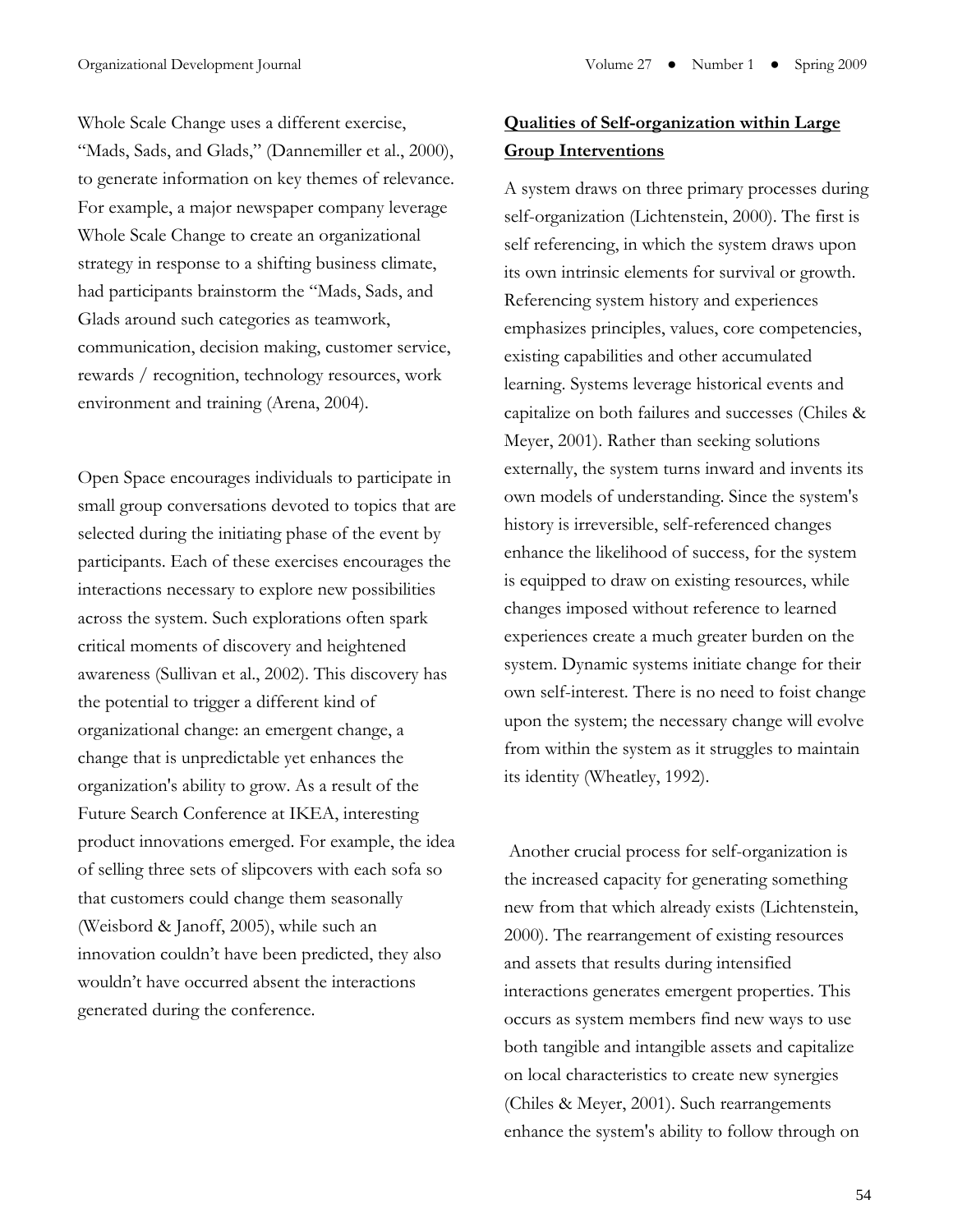its purpose since the required assets are already available.

The third process, interdependent organizing, is the delicate balance between structure and informal organization (Lichtenstein, 2000; Kauffman, 1995). Self-organization is optimized at high levels of interdependence, with high levels of connectedness to allow for the proliferation of new innovations. This results when systems encourage the open exchange of information exchange while maintaining clear boundaries that limit the degree of instability. Systems are most likely to self-organize when operating in a narrow space between stability and disorder (see figure 2). Within this space, individuals within the system produce the highest level of interactions and exchange the most useful information (Kauffman, 1995; Axelrod & Cohen, 1999). This space is the edge of chaos.



#### **Figure 2. Balance of organizational structure**

**Proposition 2a: The process of self-organization that evolves during LGI relies on the system's ability to self-reference the organization's principles, competencies and history.** 

**Proposition 2b: The emergent properties generated during LGI increase the capacity of the organization through the rearrangement of existing resources and assets.** 

**Proposition 2c: The high levels of interdependence within LGI optimize selforganization by creating a balance between structure and information flow** 

## **Findings for Proposition 2a:**

LGIs facilitate the sharing of personal visions, values and principles, which establishes a common ground and acts as the foundation for selforganization (Weisbord, 1987). The common ground is inseparable from the collective organizational history and accumulated learnings. LGIs assume that individuals can learn from experience and adapt to the future. During a Search Conference, the whole system explores its combined history in the "where did we come from" session. Critical experiences and accumulated learnings are described through stories and documented on a wall chart for future referencing (Bunker & Alban, 1997; Emery & Purser, 1996). Future Search focuses on the organization's history by documenting critical experiences across the whole system from the past few decades. These experiences include "Global" issues, "Organizational" issues and "Personal" issues (Bunker & Alban, 1997; Weisbord, 1987). IKEA was able to rediscover what had made them successful by examining three levels of self referencing; recognition of the connections among individuals, recognition of its global presence and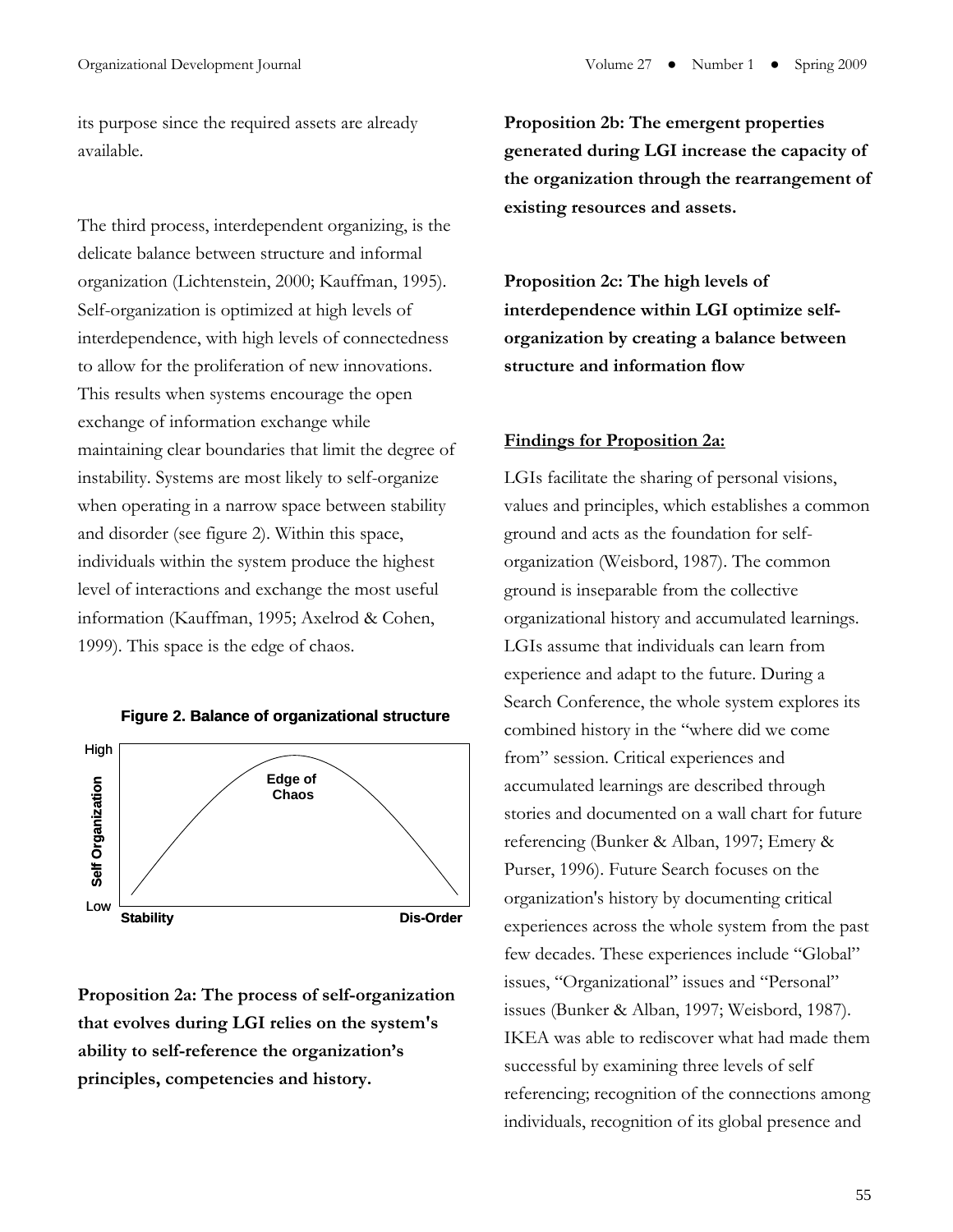the recognition of the company's deep rooted history. This enables them to leverage their core competencies of innovation and risk taking to become competitive in a globally complex environment (2005, Weisbord, Janoff).

LGIs explore the past as a basis for creating the future by leveraging historical routines, structures and value systems. The order that emerges from the common ground is system-generated, not imposed upon the system, enhancing the likelihood of selforganization. LGIs are designed to provide the appropriate space for individuals to come together and generate the interactions necessary for the organization to reference itself.

## **Findings for Proposition 2b:**

During LGI, the organization begins to talk as a whole rather than as individual divisions, departments and teams. By bringing the fragmented components of the system together, LGIs enable them interact to create system-wide solutions (Sullivan et al., 2002). As individuals interact, they recognize new opportunities for using existing resources, creating synergies that previously did not exist. The Open Space model uses the "morning news" and "evening news" sessions to seek out rearrangement opportunities by sharing the ideas generated during each session with the whole group. The Search Conference and Future Search models engage the whole group into an action planning phase that is dedicated to seeking system-wide solutions to critical discoveries. LGIs allow an organization to develop the capacity to respond to disturbances and opportunities by reorganizing itself

into a more complex state. In response to serious internal customer satisfaction issues (1999, Johnson, Tolchinsky), a department within the CIA launched a change initiative using the Whole Scale Change methodology. Small teams of customers, service providers and department employees were chartered to address specific issues in the areas of process improvements, customer service and implementation barriers. This initiative resulted in a completely new organizational design, through the rearrangement of existing resources that generated significant customer satisfaction improvements (Johnson & Tolchinsky, 1999). During LGIs, synergies are leveraged across the organization, frequently resulting in the rearrangement of existing resources and assets.

## **Findings for proposition 2c:**

LGIs at least temporarily break down the barriers within organizations that often misdirect information flow and resource utilization. However, LGIs are not void of structure; they simply shift the purpose of structure away from controlling information toward sharing it. For example, Whole Scale Change adopts a structured approach to sharing information by asking specific questions and providing a "report out" template during small group conversations (Dannemiller et al., 2000). Such an approach encourages participants to openly respond to critical questions. A certain amount of structure is healthy during an LGI; the danger lies in creating too little or too much (Bunker & Alban, 1997). The two extremes produce anxiety; by either constraining the organization in equilibrium or propelling it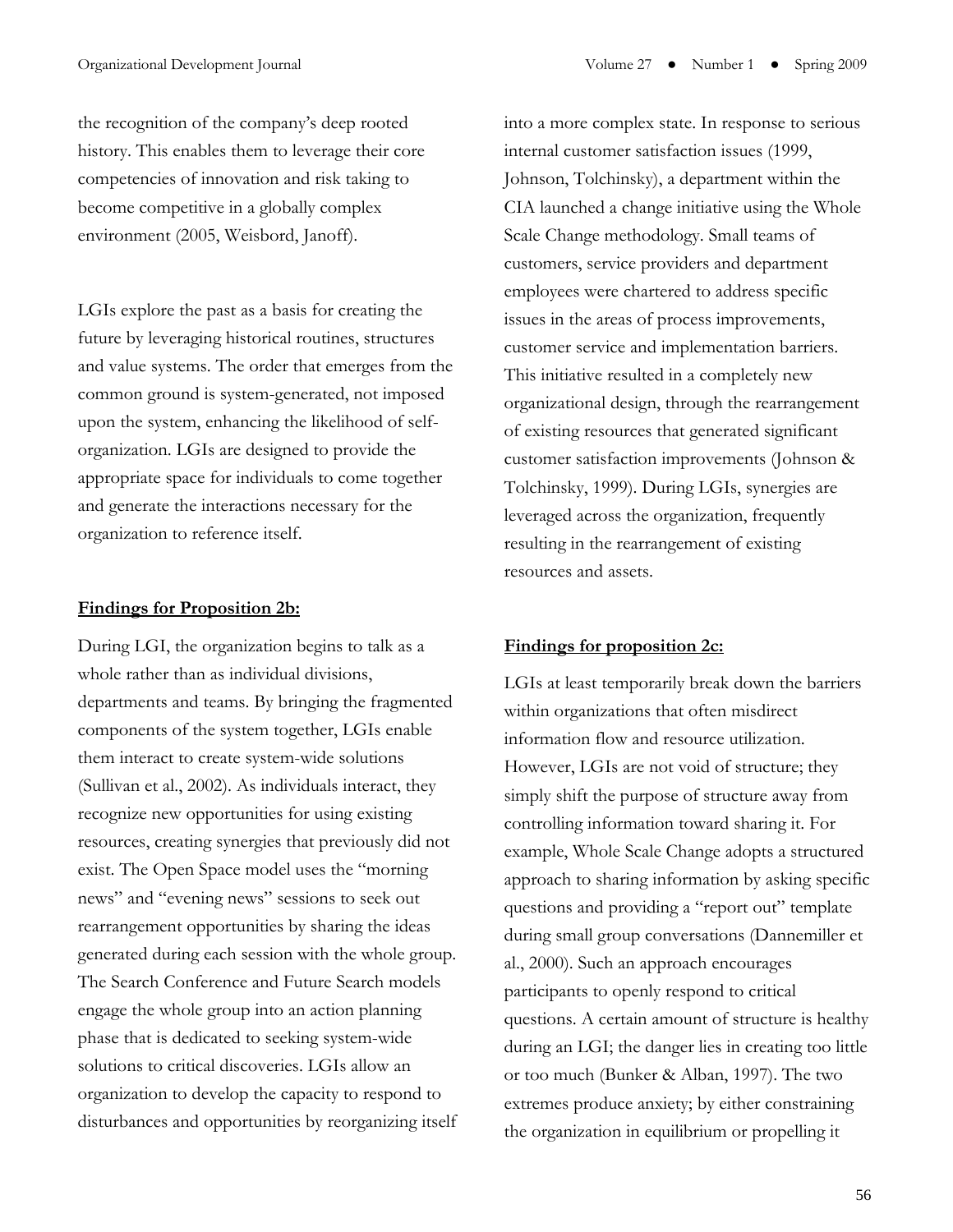into complete chaos. Emery outlines two alternative designs: Design Principle 1 (DP1), the traditional hierarchy approach, and Design Principle 2, which shifts coordination and control to those closest to the work. The latter is the basis for the Search Conference and falls somewhere between DP1 and laissez-faire (Emery & Purser, 1996). The structure provided in Open Space is much more implicit. During the kickoff session, individuals are asked to sit in a large circle. In a simplistic way, the circle stimulates information sharing by conveying the idea that participants all enter as equals, but they are also all part of the whole (Owens, 1997).

Shared information generates meaning and significance; it is the "life blood of the organization" (Dannemiller et al., 2000, p. 28). While interactions may drive self-organization, information mediates such interactions (Axelrod & Cohen, 1999). Information flow allows direction, processes, systems, and resources to emerge as insights that guide the interactions within LGI (Dannemiller et al., 2000). Interactions across different levels, teams, divisions, functions, and businesses create an interdependent network. Critical information within an LGI takes many forms: market research data, customer surveys, project updates, leadership presentations, news rooms, etc. Whole Scale Change uses the "Valentine" exercise to solicit feedback from key internal stakeholders. Each group meets with their normal work group and provides written feedback to other groups by first stating "what they appreciate" and then "what they need from them". The group receiving the feedback is then asked to respond publicly by making change commitments (Jacobs, 1994).

These processes encourage interdependency. Ferranti-Packard Transformer, Ltd., Ontario, Canada plant was experiencing significant problems with quality and delivery (Dannemiller, James & Tolchinsky, 1999). Worse yet, management's relationship with the three locals of United Steel Workers created a very bleak outlook. However, a 280 person event brought together employees, suppliers and customers to create one "Ferranti-Packard team" that generated a shared vision and action plan. One year later, the facility had drastically improved quality, delivery and employee relations (Dannemiller, James & Tolchinsky, 1999).

The structured experiences within LGIs encourage critcal exchanges that clarify the interdependency between groups, these interactions can then act as a catalyst to drives self-organization. As one individual stated (Arena, 2004), "the conference helped us to become more focused on organizational performance, and helped us to understand that we were members of a larger organization."

# **Radical Change across the Whole System at the Edge of Chaos**

A dynamic system provides continuous feedback to itself. As each new idea emerges and is subjected to this feedback process, it is either dampened or amplified. When change is imposed on a system, barriers and obstacles are constructed that increase the likelihood of dampening and therefore limit interactions. When change emerges from within a system, however, feedback can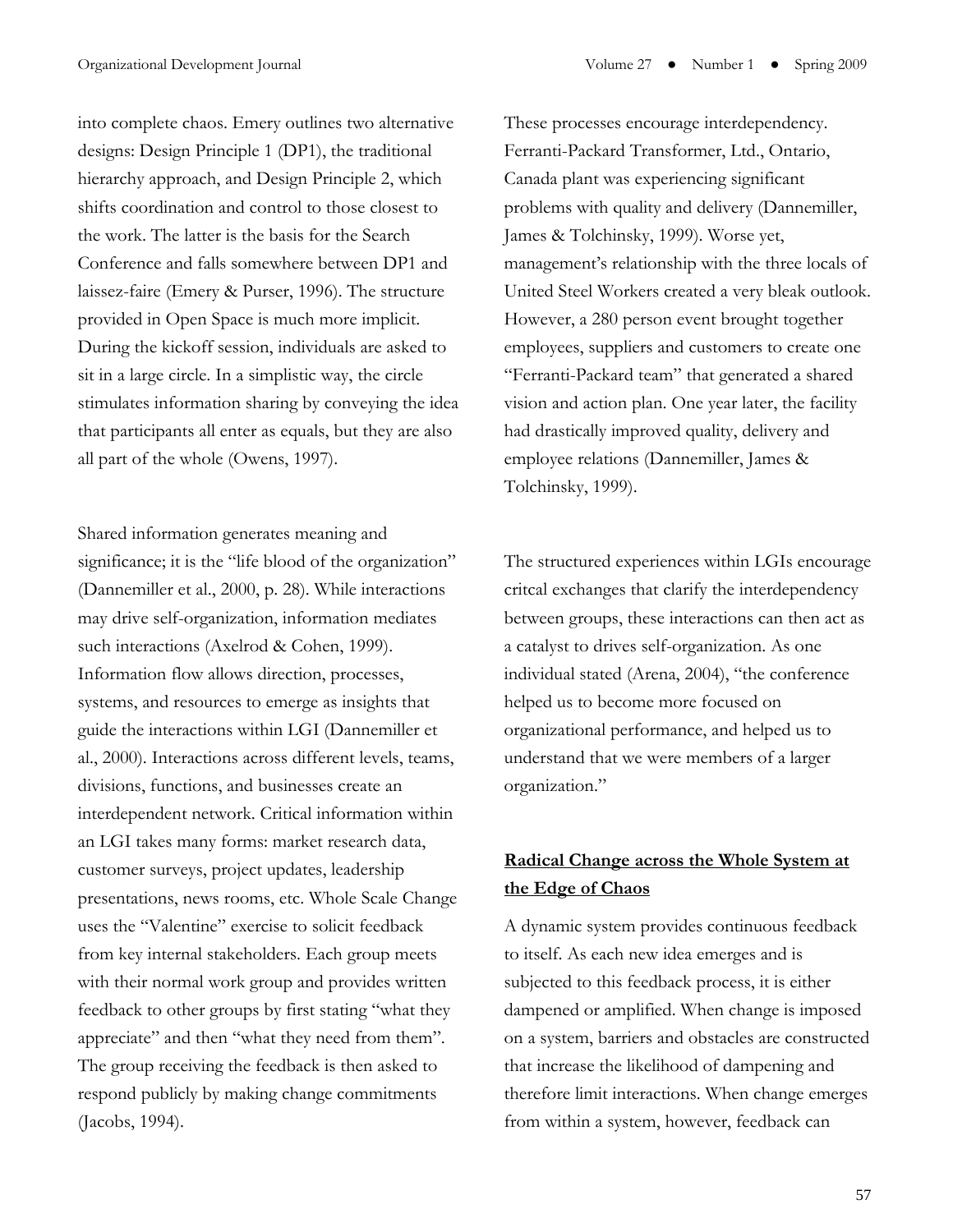reinforce and amplify even simple ideas, often resulting in dramatic consequences. Such effects, however, are highly unpredictable: while one change may amplify across the system, the very next may be of no consequence at all. Organizations with strong interaction have a greater likelihood of generating large-scale, radical change (Whittington et al., 1999). These interactions often lead to new learning and insights which are proliferated across the system (Olson & Eoyang, 2001). Within a non-linear system, intensified interactions exhibit increasingly complex dynamics, which have the potential to emerge into dramatic results (Axelrod & Cohen, 1999). Yet, when these interactions are too intense they result in confusion. The dynamism that characterizes organizations ranges between equilibrium and chaos (Dent, 2003). It is that narrow but highly productive territory between order and chaos where a system enjoys stability without rigidity, flexibility without confusion (Kauffman, 1993). The optimal region known in complexity theory as the "edge of chaos"(Brown & Eisenhardt, 1998).

When a system is operating within the comfort zone of equilibrium, new ideas are often dampened, making radical change highly unlikely. Within this threshold, major transformations are resisted (Lichtenstein, 2000). However, on the "edge of chaos", beyond the boundaries of equilibrium, even small shifts can make a big difference. Tension and stress often act as a means to move the system beyond the threshold. As tension increases, the system begins to experience significant changes in activities or resource utilization and is pushed beyond its current limits (Lichtenstein, 2000). When the system extends beyond this threshold, it becomes highly nonlinear, and a new order begins to emerge (see figure 3). During this period, useful ideas are more likely to be amplified than dampened, increasing the opportunity for radical change.



**Figure 3. State of amplification**

(Lichtenstein, 2000)

**Proposition 3: The dynamics generated through LGI enhance the likelihood of radical change by amplifying ideas and increasing tension.** 

## **Findings for Proposition 3:**

Boundaries, functions, divisions and rank become less constraining during LGIs, creating a less inhibited flow of information and minimizing the dampening effect on ideas. LGIs generate an environment of openness, shared fields and trust (Emery & Purser, 1996), by breaking down the boundaries that limit interactions across departments, divisions and groups. For example, the "max mix model"<sup>[ii](#page-16-1)</sup> within the Whole Scale Change process encourages interaction (Dannemiller et al., 2000) by systematically partnering individuals within teams that include multiple levels and functional responsibilities.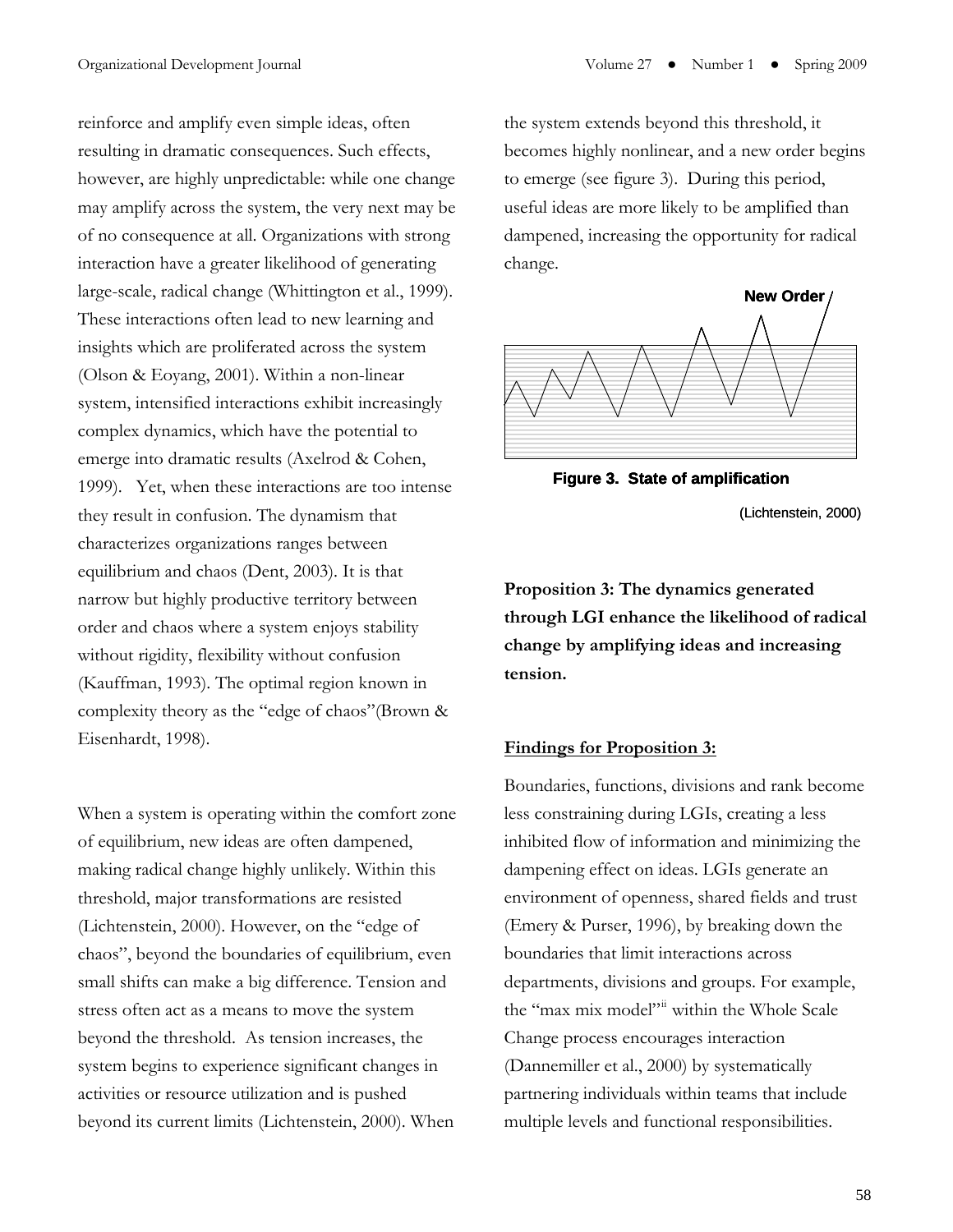Within Open Space, ideas are either amplified or dampened on the basis of individual interest. The simple rule, "the law of two feet" enables each participant to provide feedback on the basis of his or her own interest level (Owens, 1997): If participants view an idea as having merit, they amplify it by engaging in the conversation. Conversely, if they view the idea as having limited merit, they move on to the next idea, creating a dampening effect.

The Search Conference uses simple brainstorming techniques across whole systems to generate ideas that create a "Shared Field" (Emery & Purser, 1996). Some of these ideas are selected by participants as being important to the future of the system and are therefore amplified across the system and given greater consideration. A product unit within Microsoft deployed a Search Conference to generate an understanding of the external forces affecting the economy, their industry and their business group (Emery & Devane, 1999). The event acted as the catalyst toward the creation of a "Shared Field" or a set of ideas that had been amplified and agreed upon to drive actions.

Within traditional change models, change tends to evolve incrementally through predetermined stages in a linear fashion. Radical change however, emerges as a nonlinear shift when a critical boundary is crossed (Lichtenstein, 2000). LGIs act as disequilibrium-generating devices, forcing the system toward the edge of chaos (Pascale et al., 2000). While such changes are unpredictable, periodically a whole new order emerges. LGI experiences often produce significant paradigm

shifts (Sullivan et al., 2002) that can result in very short time frames. For example a design team from AT&T spent 10 months developing a design for the AT&T Olympic Pavilion only to have their plan scrapped. As a result they had a limited time to create a new design, leveraging the Open Space methodology; the team went from a blank sheet of paper to architectural drawings in just two days (Owen, 2000).

LGIs generate the tension necessary to force the organization beyond its typical threshold in a number of ways, perhaps most fundamentally by inviting the whole system into the room. Because legitimate and longstanding conflicts divide many of these groups, encouraging them to work together increases tension. The accelerated timelines associated with LGIs adds to this tension by requiring a rapid response that unnerves many participants. Some of the models address tension more directly; for example, Whole Scale Change explores the level of dissatisfaction with the current state as part of the change formula D x V x F > R  $\mathbb{H}$ (Bunker & Alban, 1997; Bryson & Anderson, 2000; Dannemiller et al., 2000). The D provides the basis for why things cannot remain as they are; it provides the "case for change". By communicating the level of dissatisfaction with the status quo across the system a "wake up call" for change is issued. This message provides the tension necessary to propel the organization beyond its typical threshold. A major city newspaper leveraged falling circulations and the increasing role of technology as critical concerns to the company long-term viability to inspire change across the system (Arena, 2004). The combined force of idea amplification and increased tension within LGIs increases the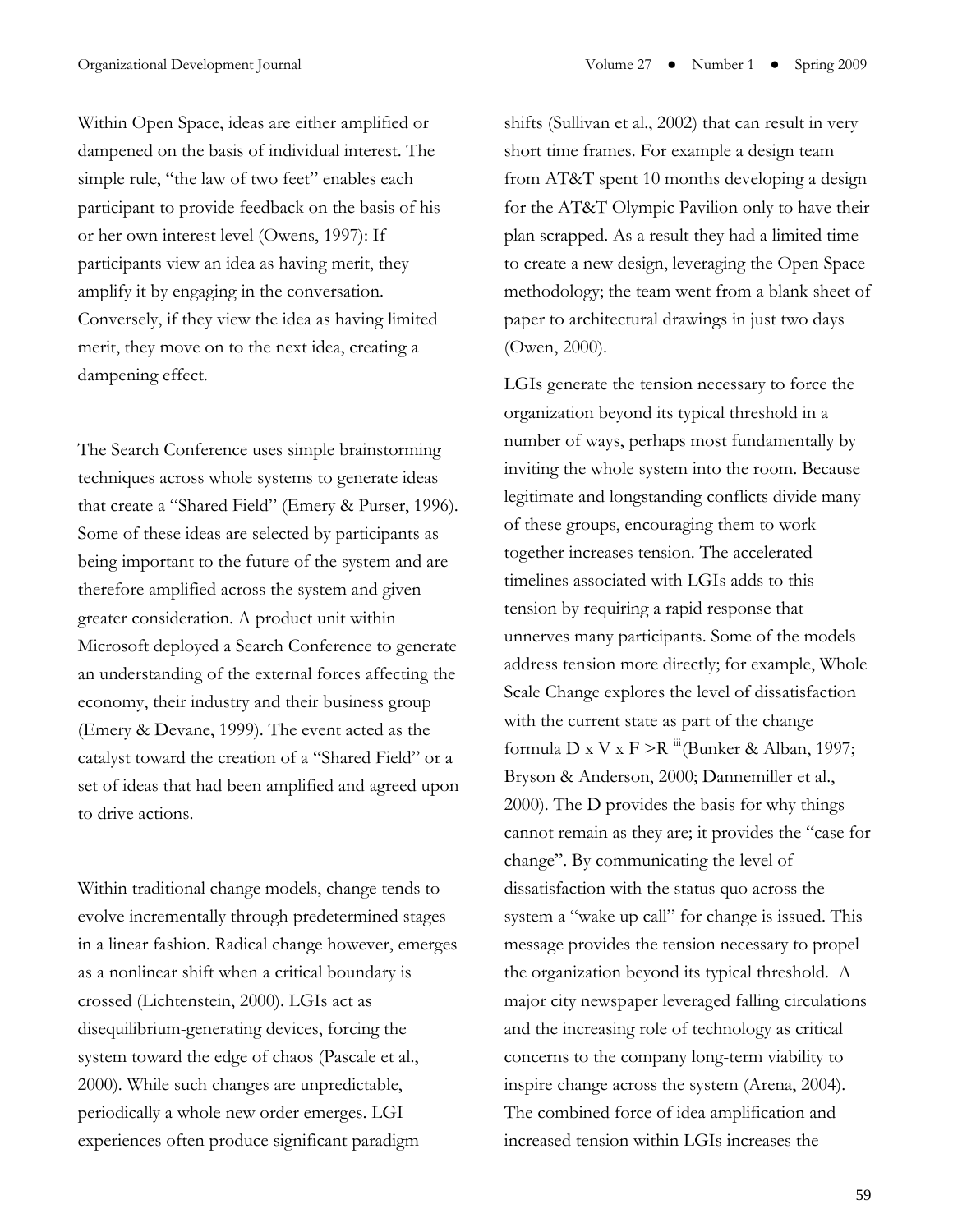likelihood to engender ideas more radical than those that grow out of traditional change processes. Boeing Corporation used LGIs in groups composed of up to 2000 employees to design a new 777 in just 5 years, verses the industry average of 12 (Manning & Binzagr, 2001).

#### **Discussion**

Examining LGI through the lens of selforganization offers an innovative perspective for organizational change. Traditional change models that cling to the ideals of objectivity and predictability do not embrace the complexity, unpredictability, and dynamism necessary to successfully manage change in today's environment. LGIs provide a practical alternative. Rather than directing and controlling key variables, LGIs offer specific tools to facilitate the natural dynamics of change. The propositions outlined in this article, along with their subsequent findings, illustrate how LGI can be used to facilitate an organization's move toward the edge of chaos in order to enhance the likelihood of self-organization. LGIs provide the platform for a shared experience that can guide behaviors based on some simple rules. These emergent aspects position LGIs to be more robust than traditional change models by providing practical approaches to managing change on the edge of chaos. More specifically, Whole Scale Change, Future Search, Search Conferences, and Open Space provide practical approaches to facilitate the self-organization of emergent properties, through the processes of selfreferencing, rearrangement, and interdependence, and the emergence of radical change (see table 1).

A number of important caveats about the deployment of LGI must be mentioned here. While these models have the potential to produce radical change, they may also produce little change at all. Such a dynamic only reinforces the connection between LGIs and complexity science, yet it also confronts leadership with a paradox. Most organizational structures and systems are hardwired to provide the comfort of certainty. Leaders rarely take chances; they bet only on ideas that have a high degree of certainty. The paradox is that the very structure a leader is seeking to change may be the same structure that prohibits a leap of faith toward new solutions. Therefore, a leap of leadership faith may very well be a precondition for the success of LGIs.

Shifting the role of leadership is also a necessary step in the move toward complexity. To deploy LGI, organizational leadership must disperse a number of traditional responsibilities across the system, including external analysis, strategy development, organizational planning, and decision making. The role of leadership shifts toward sponsoring these bottom-up changes by providing the necessary resources and support specifically, by creating an environment that strives toward cooperation, open-mindedness, urgency, variety, and information sharing. These dynamics must be placed back into the day-to-day organization. Many LGI participants will consider the experience an aberration if continual dedication toward self-referencing, resource rearrangement, and interdependence are not emphasized. Therefore, the burden is on leadership to continue to seek innovative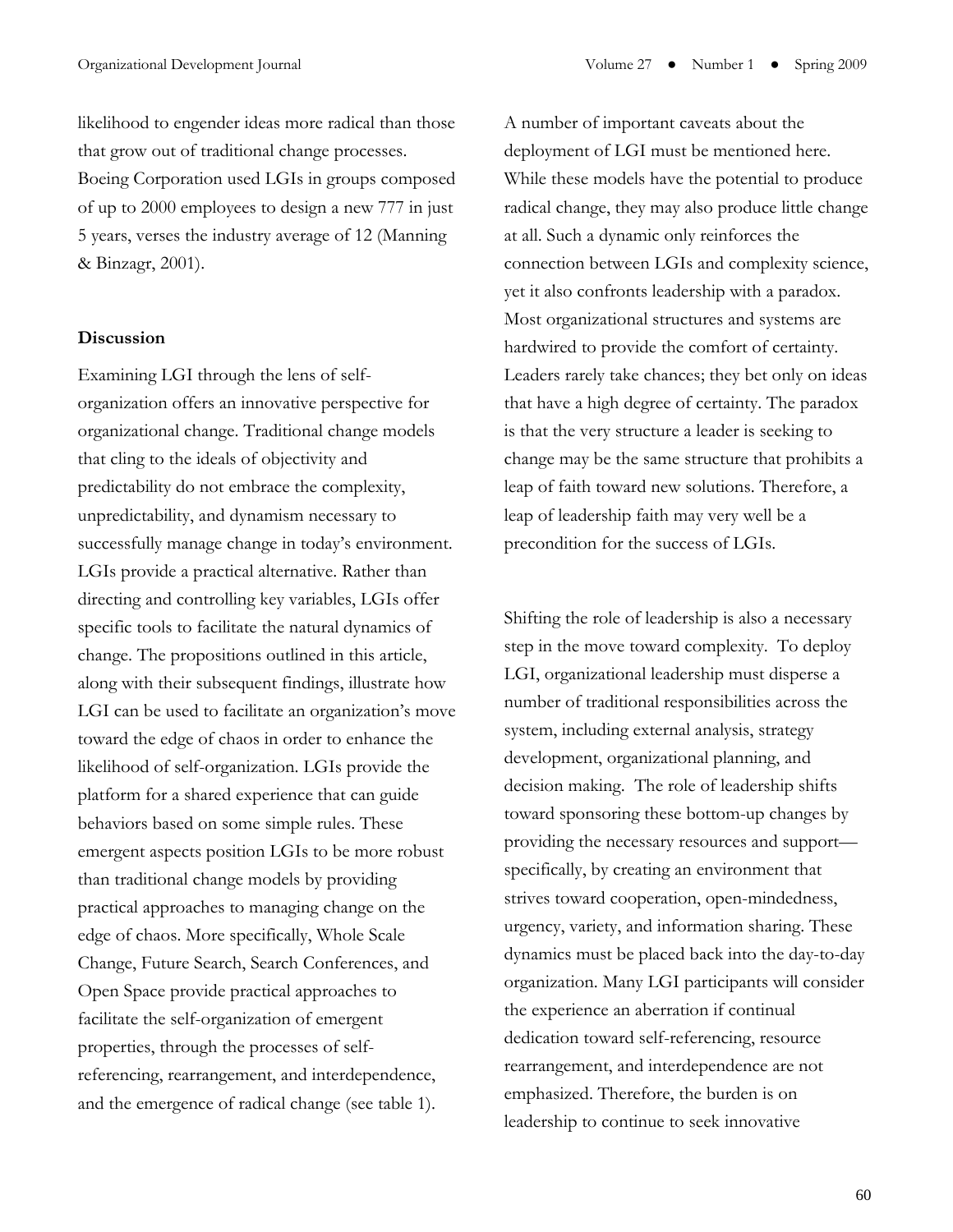# Table 1. Some practical concepts of Large Group Interventions

| <b>Core propositions</b>         | <b>Search</b><br><b>Conference</b>                                    | <b>Future</b><br><b>Search</b>                            | <b>Whole Scale</b><br><b>Change</b>                                                    | Open<br><b>Space</b>                                                         |
|----------------------------------|-----------------------------------------------------------------------|-----------------------------------------------------------|----------------------------------------------------------------------------------------|------------------------------------------------------------------------------|
| 1. Emergent<br><b>Properties</b> | "our turbulent<br>environment"                                        | "prouds & sorries"                                        | "mads, sad, &<br>glads"                                                                | "market place"                                                               |
| 2a. Self-reference               | "our system's<br>history"<br>"common ground"                          | "focus on our<br>history<br>"common ground"               | "valentines"                                                                           | "small group<br>conversations"                                               |
| 2b. Rearrangement                | "action planning"                                                     | "take action"                                             | "system-wide action<br>planning"                                                       | "morning news"<br>"evening news"                                             |
| 2c. Interdependence              | "event agenda"<br>"design principle 2"<br>"documentation"             | "event agenda"<br>"documentation"                         | "event agenda"<br>"one brain / one<br>heart"<br>"table report outs"                    | "bulletin board"<br>"dynamics of circle"<br>"news room"<br>"four principles" |
| 3. Radical Change                | "our current system"<br>"shared fields"<br>"most desirable<br>system" | "focus on the<br>present"<br>"discover common<br>futures" | " $D x V x F > R$ "<br>"preferred futuring"<br>"max / mix model"<br>"critical moments" | "small group<br>conversations"<br>"law of two feet"                          |

approaches by building tension into the system so that system does not become re-entrenched in equilibrium.

Translating these dynamics back into the day-today organization requires a shift in individual mindsets as well. Competencies of responsiveness, cooperation and adaptability need to replace those of predictability and objectivity. Managers must learn to leverage information as a competitive whole system asset rather than a mechanism for creating individual power. Organizational

structures must encourage cross-functional opportunities, and permeable boundaries must permit the flow of information. Some would argue that many of these dynamics are already in place, yet current organizational structures inhibit the creativity and flexibility necessary for survival and growth of the system (Stacey et al., 2000).

There are a number of limitations to the propositions outlined within this evaluation. The first and perhaps most important is that we review only four LGIs. Bunker and Alban (1997) outline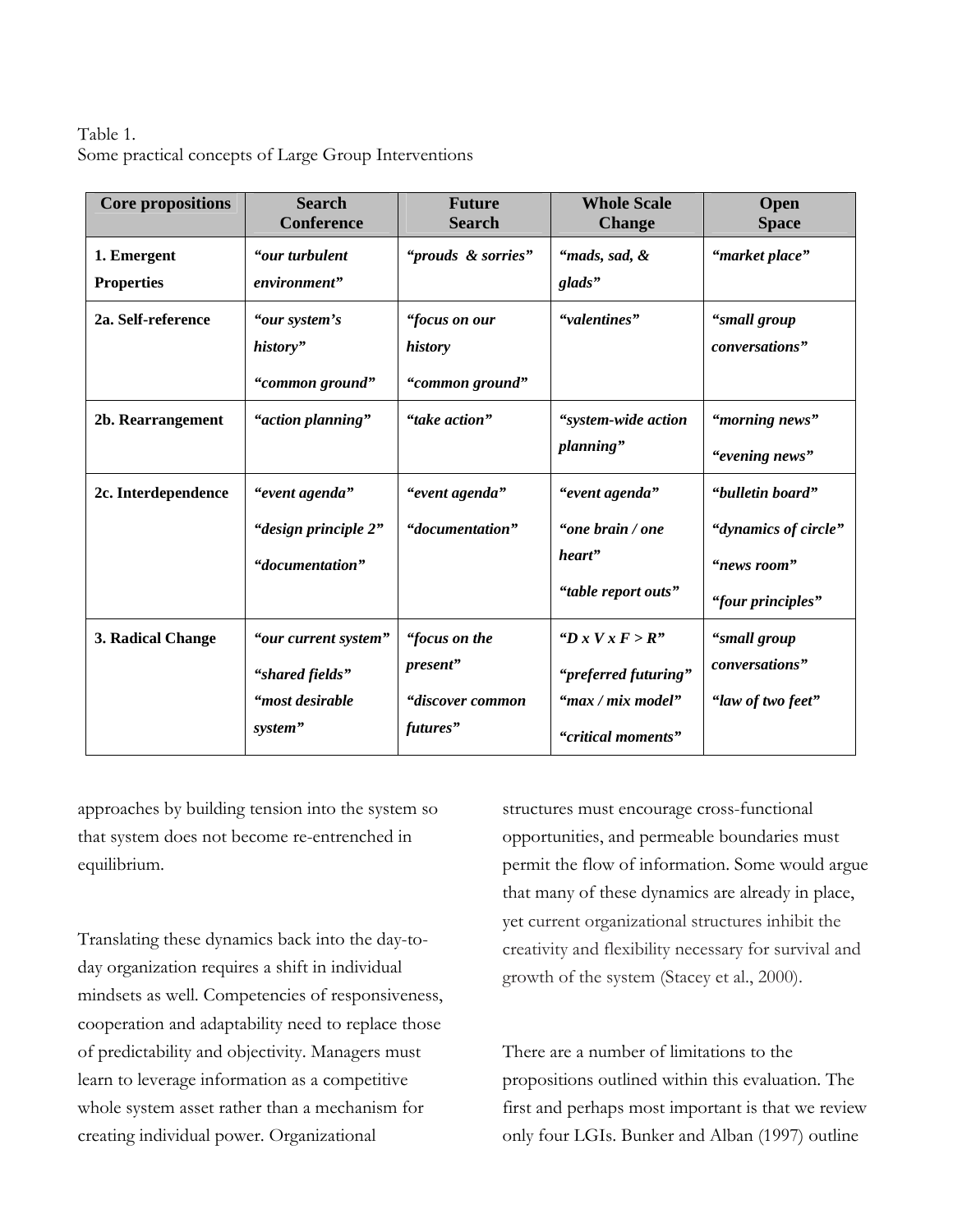12 different models in their book *Large Group Interventions*, and there are many other versions beyond the four outlined in this article. The most commonly mentioned in the literature stream (Bunker & Alban, 1997; Bryson & Anderson, 2000; Nixon, 1998) among those omitted are Appreciative Inquiry Summits, Conference Model, and Workouts. Another limitation of this review is that the propositions stated within this article are limited to dynamics during the events; they do not assert that the dynamics that occur during LGI will be directly transferred into the ongoing operation of an organization. Such assertions would require a more in-depth post-LGI analysis.

The implications of this evaluation are powerful. As the pace of change continues to accelerate, organizations continue to apply outdated approaches. While complexity science offers a compelling model of how organizations operate, this is only the first step. Practical solutions must follow. LGIs offer organizations such a solution by providing practical approaches to facilitate the selforganization, through the processes of selfreferencing, rearrangement, and interdependence, and generating radical change.

#### **References**

Arena, M. (2002). Changing the way we change. Organizational Development Journal, 20(2), 33-47.

Arena, M. (2003). Exploring the new sciences through Whole Scale Change. Organizational Development Journal, 21(1), 81-86.

Arena, M. (2004). Enhancing organizational awareness: An analysis of Whole Scale Change. Organizational Development Journal, 22(1), 9-20.

Axelrod, R. & Cohen, M. (1999). Harnessing complexity: Organizational implications of a scientific frontier. New York: The Free Press.

Axelrod, R. (2000). Terms of engagement: Changing the way we change organizations. San Francisco: Berrett-Koehler Publishing Inc.

Bailey, D. & Dupre, S. (1992). The future search conference as a vehicle for educational change. Journal of Applied Behavior Science, 28(4), 510- 520.

Boisot, M. & Cohen, J. (2000). Shall I compare thee to … an Organization?. Emergence, 2(4), 113-135.

Boyett, J. & Boyett, J. (1999). The guru guide: The best ideas of the top management thinkers. New York: John Wiley.

Brown, S. & Eisenhardt, K. (1998). Competing on the edge: Strategy as structured chaos. Boston: Harvard Business School Press.

Bryson, J. & Anderson, S. (2000). Applying largegroup interaction methods in the planning and implementation of major change efforts. Public Administration Review, 60(2), 143-163.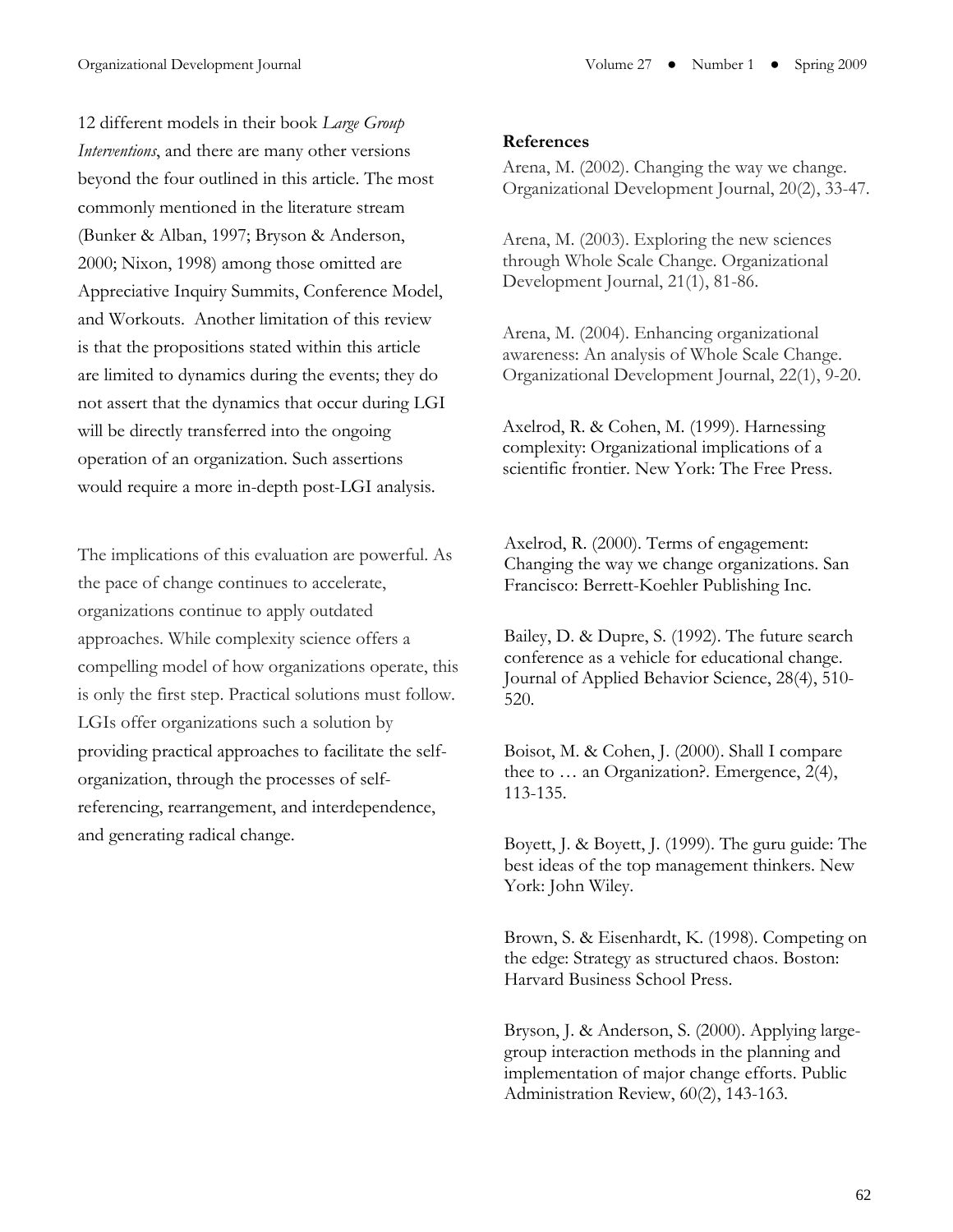Bunker, B. & Alban, B. (1992). What makes large group interventions effective. Journal of Applied Behavioral Science, 28(4), 579-592.

Bunker, B. & Alban, B. (1997). Large group interventions: Engaging the whole system for rapid change. San Francisco: Jossey-Bass Publishers.

Burns, T. & Stalker, G. (1961). The management of innovation. London: Tavistock.

Capra, F. (1996). The web of life: A new scientific understanding of living systems. New York: Anchor.

Casti, J. (1997). Would be worlds. New York: John Wiley.

Chiles, T. & Meyer, A. (2001). Managing the emergence of clusters: An increasing returns approach to strategic change. Emergence, 3(3), 58- 89.

Coleman, H. (1999). What enables self-organizing behavior in businesses. Emergence, 1(1), 33-48.

Dannemiller, K., James, S. & Tolchinsky, P. (1999). Whole-scale change. In P. Holman & T. Devane (Eds.), The change handbook: Group methods for sharing the future. (1-7). San Francisco: Berrett-Koehler.

Dannemiller, K., Tolchinsky, P., Loup, R., James, S., Belanger, J., & Blixt, A., et al. (2000). Whole scale change: Unleashing the magic in organizations. San Francisco: Berrett-Koehler Publisher Inc.

Dent, E. (2003). The complexity science organizational development practitioner. Organizational Development Journal. 21(2), 82-86.

Emery, M. & Devane, T. (1999). Search Conference. In P. Holman & T. Devane (Eds.), The change handbook: Group methods for sharing the future. (25-42). San Francisco: Berrett-Koehler.

Emery, M. & Purser, R. (1996). The search conference: Theory and practice. San Francisco: Jossey-Bass.

Fitzgerald, L. (2002). Chaos: The lens that transcends. Journal of Organizational Change Management, 15(4), 339-358.

Fuller, T. & Moran, P. (2000). Moving beyond metaphor. Emergence, 2(1), 50-71.

Garud, R. & Van De Ven, A. (2002). Strategic organizational change processes. In H. Pettigrew, H. Thomas & R. Whittington (Eds.), Handbook of strategy and management (pp. 206-231). London: Sage Publications.

Gleick, J. (1987). Chaos: The making of a new science. London: Heinemann.

Grebogi, C., Ott, E. & Yorke, J. (1987). Unstable periodic orbits and the dimension of chaotic attractors. Physical Review. 36, (3522-3524).

Hamel, G. (1996). Strategy as revolution. Harvard Business Review, July-August: 69-82.

Hayek, F. A. (1988). The fatal conceit: The errors of socialism. London: Routledge.

Holman, P. & Devane, T. (1999). Introduction: The changing nature of Change. In P. Holman & T. Devane (Eds.), The change handbook: Group methods for sharing the future. (1-7). San Francisco: Berrett-Koehler.

Jacobs, R. (1994). Real time strategic change. San Francisco: Jossey-Bass.

Johnson, M., Tolchinsky, P. (1999). A redesign in the Central Intelligence Agency. The Journal for Quality and Productivity. March-April: 31-35.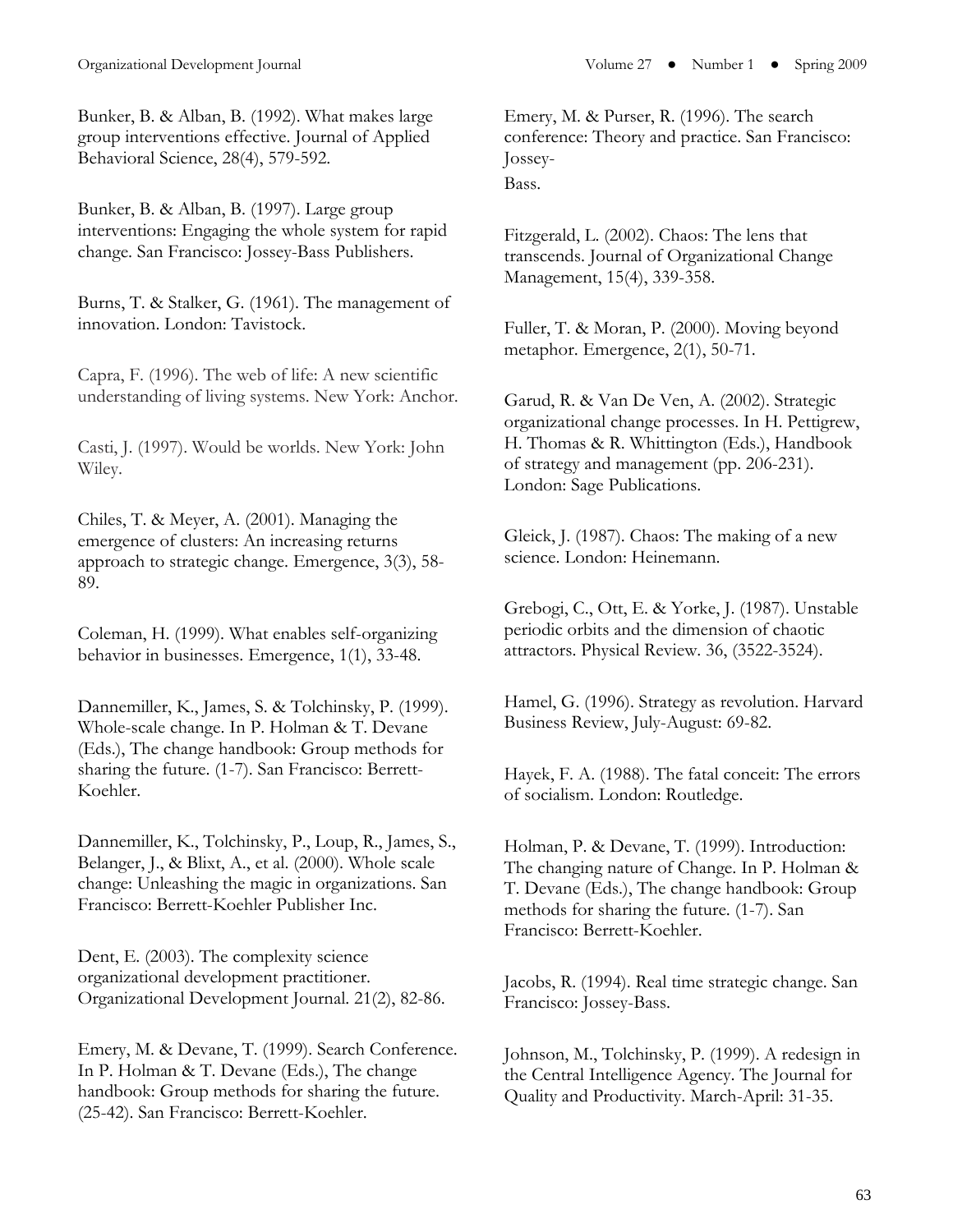Kauffman, S. (1995). At home in the universe: The search for the laws of self-organization and complexity. New York: Oxford University Press.

Kotter, J. (1995). Leading Change: why transformation efforts fail. Harvard Business Review, March-April, p.59.

Levinthal, D. (1997). Adaptation on rugged landscapes. Management Science, 43, 934-950.

Lewin, R. (1992). Complexity: Life at the edge of chaos. London: J.D.Dent.

Lichtenstein, B. (2000). Self-organized transitions: A pattern amid the chaos of transformative change. Academy of Management Executive, 14(4), 128-141.

Lissack, M. (1999) Complexity: The science, its vocabulary, and its relation to organizations. Emergence, 1(1), 110-126.

Lorenz, E. (1963). Deterministic nonperiodic flow. Journal of the Atmospheric Sciences, 20(2), 130-141.

Nixon, B. (1998). Creating the futures we desire – getting the whole system into the room. Industrial and Commercial Training, 30(1), 4-11.

Manning, M., Binzagr, G. F. (2001). Methods, values, and assumptions underlying large group interventions intended to change whole systems. The International Journal of Organizational Analysis, 4(3), 268-284.

McKelvey, B. (1999). Complexity theory in organization science: Seizing the promise or becoming a Fad? Emergence, 1(1), 5-32.

Morgan, G. (1998). Images of organizations. Thousand Oaks: Sage Publications.

Olson, E. & Eoyang, G. (2001). Facilitating organizational change: lessons from complexity science. San Francisco: Jossey-Bass.

Owen, H. (1993). Open space technology. Potomac, MD: Abbott Press.

Owen, H. (1997). Expanding our now: The story of open space technology. San Francisco: Berrett-Koehler Publisher Inc.

Owen, H. (2000). Mission: Control? Association for Quality & Participation. January – Febuary, 26- 29.

Pascale, R., Millemann, M. & Gioja L., (2000) Surfing the edge of chaos: The laws of nature and the new laws of business. New York: Crown Business.

Prigogine, I. & Stengers, I., (1984) Order out of chaos: Man's new dialogue with nature. Toronto: Bantam Books.

Smith, M., (2002). Success rates for different types of organizational change. Performance Improvement Journal, 41(1), 26-33.

Stacey, R. (1996). Complexity and creativity in organizations. San Francisco: Berrett-Koehler.

Stacey, R., Griffin, D. & Shaw, P. (2000). Complexity and management: Fad or radical challenge to systems thinking?. New York: Routledge.

Strebel, P., (1996). Why do employees resist change. Harvard Business Review, May – June, p 86.

Sullivan, R., Fairburn L. & Rothwell, W. (2002). The whole transformation conference: Fast change for the  $21<sup>st</sup>$  century. In S. Herman (Eds.), Rewiring organizations for the Networked Economy: Organizing, managing, and learning in the Information Age (115-139). San Francisco: Jossey-Bass.